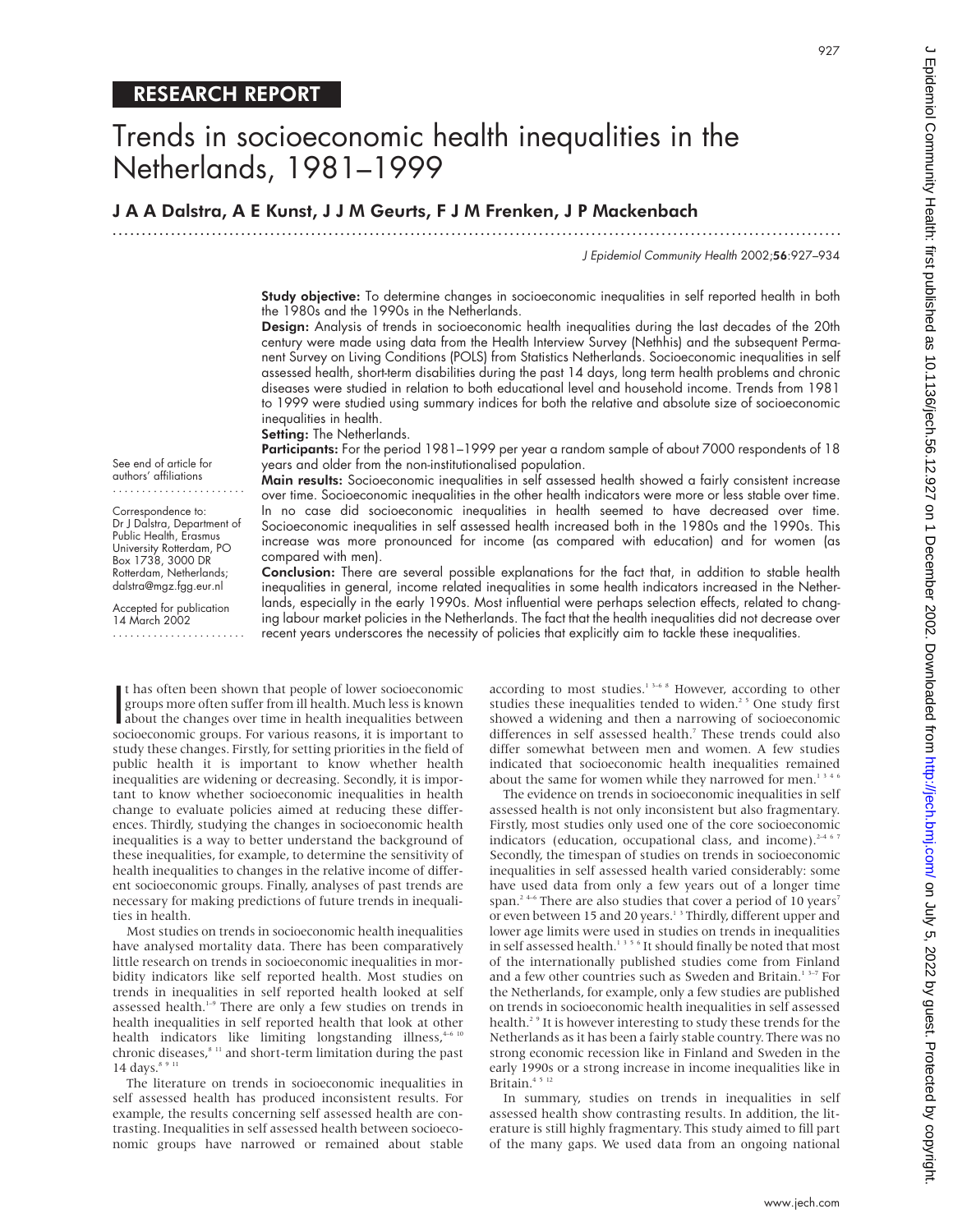health survey: the Health Interview Survey (NethHIS),<sup>13 14</sup> which allowed us to construct a comprehensive overview on trends in socioeconomic inequalities in self reported health in the Netherlands. Firstly, we used both education and income as socioeconomic indicators. Secondly, four indicators of self reported health were used: self assessed health, short-term limitations during the past 14 days, long term health problems, and chronic diseases. Finally, we covered a period of 19 years ranging from 1981 until 1999. Altogether this made it possible to compare the results between different health and socioeconomic indicators, and to compare the trends in health inequalities in self reported health during the 1980s to more recent trends during the 1990s.

The following research questions are investigated in this paper. (1) Is there a decrease or increase in the size of socioeconomic health inequalities in self reported health between 1981–1999 in the Netherlands? (2) Is the trend during the 1990s the same as during the 1980s? (3) Are the observed trends consistent for both education and income, for both men and women and for all the above mentioned four health indicators?

# **METHODS**

## Data source

The data were derived from an ongoing national health survey: the Health Interview Survey (NethHIS). This survey is carried out by Statistics Netherlands (NCBS).<sup>13 14</sup> This survey started in 1981 and is conducted each year among a random sample of nearly 10 000 respondents from the noninstitutionalised population in the Netherlands. This resulted in a representative sample of the non-institutionalised Dutch population. The information from this survey is mainly gathered during face to face interviews. These surveys were held throughout the whole year and took place at the homes of the respondents. The surveys were held in Dutch among persons registered at the municipal population registries.The health survey contains questions on a number of health indicators and socioeconomic indicators.

The Health Interview Survey changed into the Permanent Research on Living Conditions (POLS) in 1997.<sup>15</sup> The important changes are that, since the introduction of the POLS, what used to be different surveys in the Netherlands were integrated into one system of level of living studies, and that with the introduction of the POLS proxy interviews were no longer held.

The non-response rate was 32% in 1981 and increased to 44% in 1999. In the discussion section, we will answer the question to what extent this problem may have biased the results.

For this study, we analysed data from the NethHIS and the POLS for the years 1981 until 1999 for all respondents aged 18 years and older.

#### Health indicators

For this study, four commonly used indicators of self reported health were selected. The first indicator was self assessed health. This indicator was measured with a single item question ("How is your health in general?") with answer possibilities on a 5 point scale: very good, good, fair, sometimes good and sometimes bad, bad. For this study two cut off points were used: "less than good" and "less than fair health".

The second indicator was the prevalence of short-term limitations during the past 14 days. This indicator measured whether a person had to cut down on the things they usually do because of an illness or injury.

The third indicator was the prevalence of one or more chronic diseases. The prevalence of two or more chronic diseases was also measured. The respondents were asked to tick on a list for each chronic disease separately which of the 24 chronic diseases they had. The list of chronic diseases used

J Epidemiol Comnunity Health: first published as 10.11136/jech.56.12.927 on 1 December 2002. Downloaded from http://jech.bmj.com/ on July 5, 2022 by guest. Protected by copyright on July 5, 2022 by guest. Protected by copyright. <http://jech.bmj.com/> J Epidemiol Community Health: first published as 10.1136/jech.56.12.927 on 1 December 2002. Downloaded from

to be part of an oral interview but went over in 1994 to the paper version of the survey. Hypertension was excluded from the analyses of the chronic diseases, because it is a risk factor rather than a chronic disease.

The fourth indicator was the prevalence of one or more long term health problems. This was based on an open-ended question with yes or no as response categories. The question was "Do you have one or more long term illness(es), disorder(s) or handicap(s)?" Because there were subsequent questions on any additional long term health problem (up to a maximum of four problems), the prevalence of two or more long term health problems could also be determined. This prevalence was also measured in this study.

The third and the fourth indicator could only be analysed for the years 1989 to 1999.

#### Socioeconomic indicators

Because of methodological problems with occupational class as socioeconomic indicator,<sup>16</sup> this study used education and income to determine the socioeconomic status. The advantages of education and income as socioeconomic indicators are that they are measurable for both men and women, and for all age groups. Problems arise when the occupational class has to be determined for women or elderly people, many of whom were economically inactive in the Netherlands. Another advantage of using both education and income is that they are complementary in several ways. Firstly, while income emphasises the material component of socioeconomic status, education rather reflects the cultural or behavioural component. Secondly, while income is a measure that is variable over time because of, for example, the changing of jobs or retirement, educational attainment is nearly stable over the entire adult life. Finally, income is (at least in this study) measured at the household level, while education is individually determined.

Education was measured according to the highest completed educational level. Persons still attending school were classified according the educational level of the school they attended. Four groups were used (with Dutch abbreviations between brackets): primary school; lower secondary and vocational education (MAVO&LBO); upper secondary and middle vocational education (HAVO, VWO & MBO); and tertiary education (HBO & University).

For income, the household equivalent income was measured. This was done by summing the net year income of all household members and adjusting this sum for the square root of the household size. For each period separately, and for men and women separately, the population was divided into quintiles based on the household equivalent income.

The non-response to survey questions on income was about 20% in both the NethHIS and the POLS. In the discussion section, we will answer the question to what extent this response problem may have biased the results.

## Analysis

For the analysis, the data from individual years were pooled into five time periods: 1981–1984, 1985–1988, 1989–1992, 1993–1996, and 1997–1999. For each period, prevalence rates were calculated. These rates were age adjusted to five year age groups according to the direct method with the age distribution of 1 January 1997 as the standard. Men and women were analysed separately.

For each period separately, the magnitude of health inequalities between socioeconomic groups was measured by calculating the following inequality indices: the rate difference, the odds ratio (with 95% confidence intervals) and the relative index of inequality (RII) (with 95% confidence intervals).

The rate difference measures the absolute difference in prevalence rates between the lowest socioeconomic group (primary school or lowest income quintile) and highest group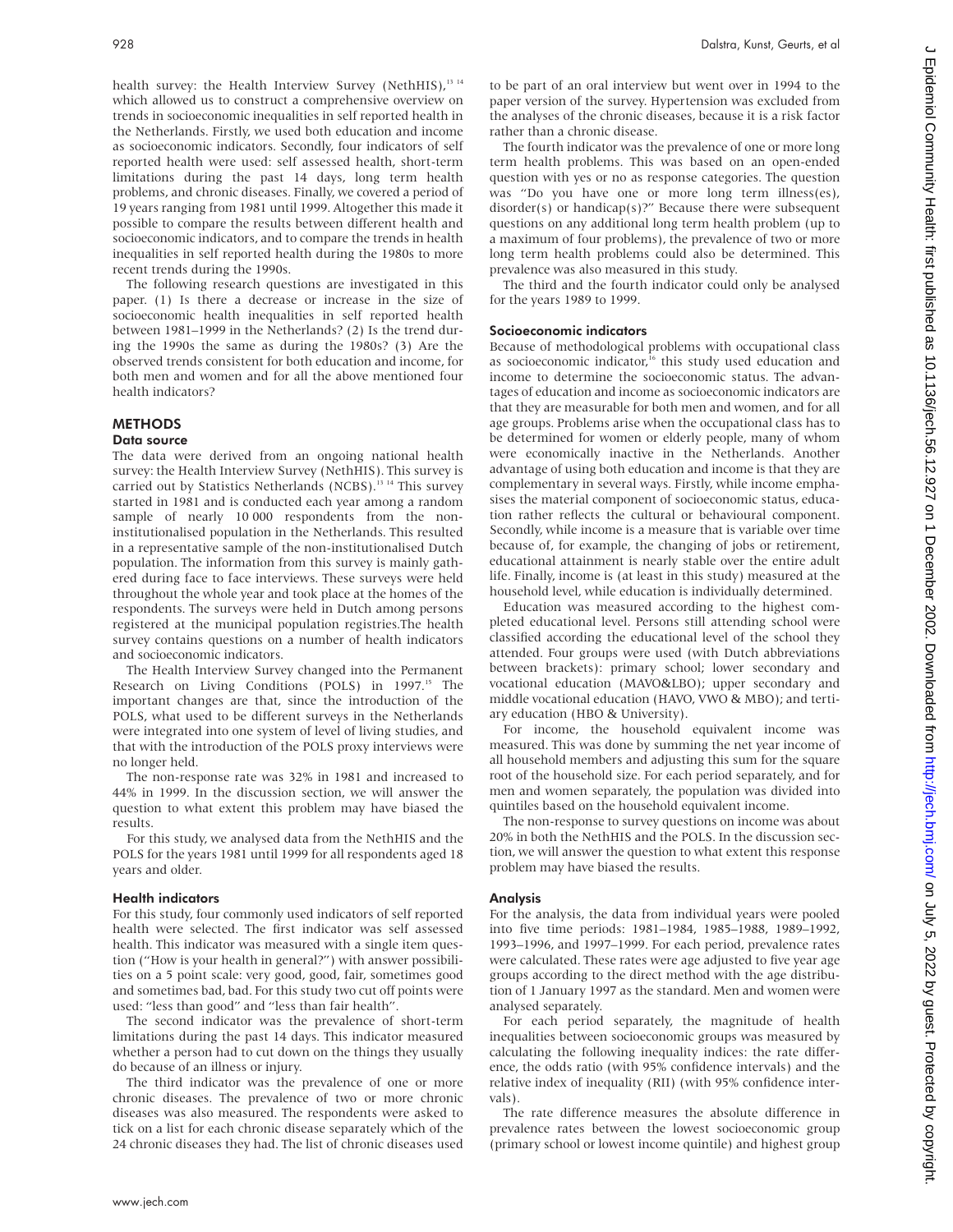|  |  | Table 1 Population distribution by sex and educational level in the Netherlands, 1981-1999 |  |
|--|--|--------------------------------------------------------------------------------------------|--|
|--|--|--------------------------------------------------------------------------------------------|--|

|                              | N(%)        | Trend (difference |             |             |             |                                        |
|------------------------------|-------------|-------------------|-------------|-------------|-------------|----------------------------------------|
| Sex and educational<br>level | 1981-1984   | 1985-1988         | 1989-1992   | 1993-1996   | 1997-1999   | between % in first and<br>last period) |
| Men                          |             |                   |             |             |             |                                        |
| $ $ (low)                    | 3031(22.1)  | 2306 (18.4)       | 2126 (18.1) | 2413 (18.2) | 1677 (15.6) | $-6.5$                                 |
| Ш                            | 4069 (29.7) | 3278(26.1)        | 2747 (23.3) | 3071(23.1)  | 2380 (22.2) | $-7.6$                                 |
| III                          | 4335 (31.7) | 4645 (37.0)       | 4497 (38.2) | 4766 (35.9) | 4045 (37.7) | $+6.0$                                 |
| IV (high)                    | 2256 (16.5) | 2327 (18.5)       | 2400 (20.4) | 3016 (22.7) | 2641 (24.6) | $+8.1$                                 |
| Total                        | 13691 (100) | 12556 (100)       | 11770 (100) | 13266 (100) | 10743 (100) |                                        |
| Women                        |             |                   |             |             |             |                                        |
| $ $ (low)                    | 4480 (31.5) | 3552 (26.9)       | 3311 (26.5) | 3725 (26.2) | 2588 (22.8) | $-8.7$                                 |
| $\mathbf{II}$                | 4705 (33.1) | 4301 (32.5)       | 3567 (28.5) | 3865 (27.2) | 3239 (28.5) | $-4.5$                                 |
| III                          | 3550 (25.0) | 3659 (27.7)       | 3848 (30.8) | 4414 (31.1) | 3559 (31.4) | $+6.4$                                 |
| IV (high)                    | 1484 (10.4) | 1704 (12.9)       | 1780 (14.2) | 2190 (15.4) | 1961 (17.3) | $+6.8$                                 |
| Total                        | 14219 (100) | 13216 (100)       | 12506 (100) | 14194 (100) | 11347 (100) |                                        |

(tertiary education or highest income quintile). The odds ratio is the ratio of the odds of having the disease in the lowest compared with the highest socioeconomic group. The rate difference and the odds ratio were chosen because they are simple to interpret and because they are complementary as they measure health inequalities in both absolute and relative terms. $2<sup>1</sup>$ 

The RII is an odds ratio that can be interpreted as the ratio of the odds of having the disease for those in the lowest social economic group compared with those in the highest social economic group. This measure was chosen because it has the advantages over the "normal" odds ratio that it takes into account the differences between each socioeconomic group separately, and also takes into account the distribution of the population over these socioeconomic groups. This is important as for education the distribution of the population (especially women) over the educational levels is not constant over time. Also with the RII, only health differences that are systematically related to the socioeconomic groups are measured.<sup>2 17</sup> For the calculation of the RII, the socioeconomic status of each group was quantified as the relative position of that group in the socioeconomic hierarchy. This continuous measure of socioeconomic status was related to the prevalence rates of the health indicators by means of logistic regression. Adjustment for age was made by including an ordinal variable representing five year age groups into the model.

There are two ways to look at trends over time: look at "trends in inequalities" or look at "inequalities in trends". The first approach is the principal one pursued in this paper. We studied "trends in inequalities" by comparing the five periods

with regard to the above described inequality indices (rate difference, odds ratio, and RII). On the basis of these comparisons we determined whether inequalities were increasing, decreasing or stable.

The second approach, looking at "inequalities in trends", was used in this study in a supplementary way. For each socioeconomic group separately, we determined trends over time in the prevalence rates. This was done by calculating slope estimates that represent for each group separately the per period percentage change in the prevalence rates. These estimates were obtained by applying logistic regression models with control for age. By comparing the slope estimates (with their 95% confidence intervals) for the different socioeconomic groups it could be determined if there was inequality in the trends.

All the analyses were done with the SPSS (version 8) statistical package.

# RESULTS

Table 1 shows the distribution of the population according to educational level. For both men and women the number of persons in the lowest educational groups decreased over time, while the number of persons in the highest educational groups increased.

Table 2 displays information on the income distribution of men and women in the five periods. For both men and women, the ratio between the income of the 20th centile and the 80th centile remained about the same over time. Similarly, the trend over time in income levels (expressed by the ratio

|                           |           | Household equivalent income (in guilders) |           |           |           |                                                    |  |  |
|---------------------------|-----------|-------------------------------------------|-----------|-----------|-----------|----------------------------------------------------|--|--|
| Sex and centile           | 1981-1984 | 1985-1988                                 | 1989-1992 | 1993-1996 | 1997-1999 | Trend (ratio between<br>the last and first period) |  |  |
| Men                       |           |                                           |           |           |           |                                                    |  |  |
| 20                        | 10785     | 11752                                     | 13678     | 16065     | 19516     | 1.81                                               |  |  |
| A0                        | 13678     | 15252                                     | 17352     | 21252     | 26451     | 1.93                                               |  |  |
| <sub>p</sub> 60           | 16996     | 19343                                     | 23690     | 26872     | 33928     | 2.00                                               |  |  |
| 80 <sub>q</sub>           | 23690     | 26872                                     | 34643     | 38909     | 44292     | 1.87                                               |  |  |
| Ratio 20/80               | 0.46      | 0.44                                      | 0.39      | 0.41      | 0.44      |                                                    |  |  |
| Women                     |           |                                           |           |           |           |                                                    |  |  |
| 20                        | 10785     | 11549                                     | 13678     | 15252     | 17410     | 1.61                                               |  |  |
| .40                       | 14144     | 15028                                     | 17033     | 20414     | 23743     | 1.68                                               |  |  |
| ,60                       | 16752     | 19002                                     | 23502     | 26834     | 30947     | 1.85                                               |  |  |
| 08 <sub>q</sub>           | 23690     | 26834                                     | 32884     | 35519     | 41292     | 1.74                                               |  |  |
| Ratio 20/ <sub>0</sub> 80 | 0.46      | 0.43                                      | 0.42      | 0.43      | 0.42      |                                                    |  |  |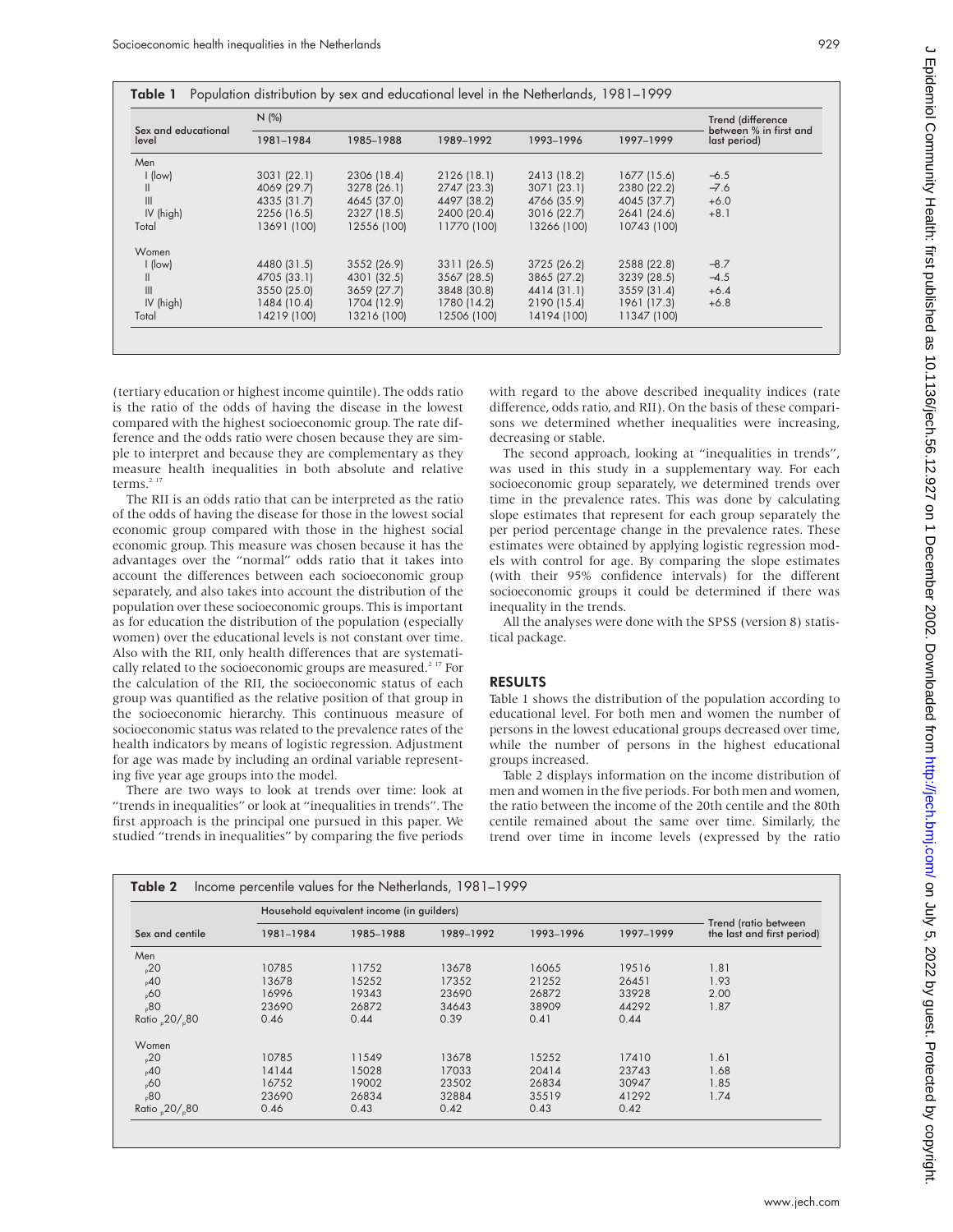|                              | Prevalence rate (per 100 respondents) |                                   |                                   |                                   |                                   |                                  |
|------------------------------|---------------------------------------|-----------------------------------|-----------------------------------|-----------------------------------|-----------------------------------|----------------------------------|
| Sex and educational<br>level | 1981-1984                             | 1985-1988                         | 1989-1992                         | 1993-1996                         | 1997-1999                         | Trend slope estimate<br>(95% CI) |
| Men                          |                                       |                                   |                                   |                                   |                                   |                                  |
| $ $ (low)                    | 33.1                                  | 27.2                              | 31.5                              | 30.6                              | 34.9                              | 1.01 (0.98 to 1.04)              |
| $\mathsf{I}$                 | 22.5                                  | 21.1                              | 22.3                              | 21.5                              | 21.2                              | 0.98 (0.95 to 1.01)              |
| $\mathbf{III}$               | 17.8                                  | 15.9                              | 17.2                              | 17.0                              | 17.4                              | 1.01 (0.98 to 1.03)              |
| IV (high)                    | 13.2                                  | 11.3                              | 10.9                              | 11.5                              | 11.8                              | 0.98 (0.94 to 1.02)              |
| Total                        | 21.8                                  | 18.5                              | 19.7                              | 19.3                              | 19.6                              |                                  |
| Rate difference              | 19.9                                  | 16.0                              | 20.6                              | 19.1                              | 23.2                              |                                  |
| Odds ratio (95% CI)          | 3.41<br>(2.91 to 3.99)                | 3.14<br>$(2.64 \text{ to } 3.74)$ | 4.00<br>$(3.38 \text{ to } 4.74)$ | 3.57<br>$(3.07)$ to $(4.14)$      | 3.87<br>$(3.29 \text{ to } 4.55)$ |                                  |
| RII (95% CI)                 | 4.53<br>$(3.83 \text{ to } 5.35)$     | 3.83<br>$(3.20 \text{ to } 4.59)$ | 5.10<br>$(4.25 \text{ to } 6.12)$ | 4.60<br>$(3.89 \text{ to } 5.44)$ | 4.82<br>$(4.00 \text{ to } 5.81)$ |                                  |
| Women                        |                                       |                                   |                                   |                                   |                                   |                                  |
| $ $ (low)                    | 32.1                                  | 30.8                              | 33.3                              | 33.7                              | 38.2                              | 1.06 (1.04 to 1.09)              |
| $\mathbf{II}$                | 23.8                                  | 22.1                              | 23.8                              | 23.7                              | 26.7                              | 1.04 (1.01 to 1.06)              |
| $\mathbb{I}$                 | 19.7                                  | 18.3                              | 19.3                              | 21.8                              | 23.3                              | 1.06 (1.03 to 1.09)              |
| IV (high)                    | 20.1                                  | 16.8                              | 15.8                              | 17.7                              | 17.3                              | 1.01 $(0.97 \text{ to } 1.05)$   |
| Total                        | 25.0                                  | 22.7                              | 23.8                              | 24.8                              | 26.6                              |                                  |
| Rate difference              | 12.0                                  | 14.1                              | 17.6                              | 16.0                              | 21.0                              |                                  |
| Odds ratio (95% CI)          | 2.04<br>$(1.73 \text{ to } 2.41)$     | 2.37<br>$(2.00 \text{ to } 2.80)$ | 2.74<br>$(2.32 \text{ to } 3.24)$ | 2.60<br>$(2.24 \text{ to } 3.00)$ | 3.05<br>$(2.61 \text{ to } 3.57)$ |                                  |
| RII (95% CI)                 | 2.66<br>$(2.26 \text{ to } 3.13)$     | 3.03<br>$(2.55 \text{ to } 3.60)$ | 3.71<br>$(3.11)$ to $4.42$        | 3.19<br>$(2.71)$ to $3.74$        | 3.90<br>$(3.27 \text{ to } 4.65)$ |                                  |

between the last and first period) is about the same for each income quintile. During the 1990s, within each income quintile, the income of women improved less than the income of men.

As illustrative examples of the observed trends in health inequalities in the Netherlands in the period 1981–1999, tables 3 and 4 show the results for less than good self assessed health.

Table 3 shows, for each sex and each period separately, the prevalence of less than good self assessed health by educational level. In each case, prevalence rates are highest in the lowest educational level. For men there is no clear increase or decrease over time in the magnitude of inequalities in less than good health. Also, prevalence rates are stable over time in each socioeconomic group. For women both the rate difference, the odds ratio and the RII indicate increasing socioeconomic differences. The slope estimate in the last column shows that this increase is the result of a slightly increasing prevalence of less than good health in all socioeconomic groups except the highest.

|                         | Prevalence rate (per 100 respondents) |                                   |                                   |                                   |                                   |                                         |
|-------------------------|---------------------------------------|-----------------------------------|-----------------------------------|-----------------------------------|-----------------------------------|-----------------------------------------|
| Sex and income<br>level | 1981-1984                             | 1985-1988                         | 1989-1992                         | 1993-1996                         | 1997-1999                         | <b>Trend slope</b><br>estimate (95% CI) |
| Men                     |                                       |                                   |                                   |                                   |                                   |                                         |
| $ $ (low)               | 30.9                                  | 27.3                              | 29.8                              | 32.0                              | 31.9                              | 1.03 (1.00 to 1.06)                     |
| Ш.                      | 26.8                                  | 21.9                              | 23.3                              | 23.4                              | 21.9                              | 0.95 (0.91 to 0.98)                     |
| $\mathbb{H}$            | 23.7                                  | 17.6                              | 21.3                              | 19.2                              | 18.3                              | 0.93 (0.89 to 0.96)                     |
| IV                      | 18.4                                  | 17.0                              | 16.4                              | 14.9                              | 14.6                              | 0.92 (0.88 to 0.95)                     |
| V (high)                | 14.5                                  | 11.9                              | 11.3                              | 10.8                              | 11.4                              | 0.92 (0.86 to 0.96)                     |
| Total                   | 22.9                                  | 19.2                              | 20.3                              | 19.9                              | 19.6                              |                                         |
| Rate difference         | 16.4                                  | 15.4                              | 18.5                              | 21.2                              | 20.5                              |                                         |
| Odds ratio (95% CI)     | 2.80<br>$(2.38 \text{ to } 3.29)$     | 3.16<br>$(2.64 \text{ to } 3.80)$ | 3.70<br>$(3.06 \text{ to } 4.47)$ | 4.23<br>$(3.72 \text{ to } 5.27)$ | 4.05<br>$(3.36 \text{ to } 4.87)$ |                                         |
| RII (95% CI)            | 3.58<br>$(3.00 \text{ to } 4.28)$     | 3.63<br>$(2.98 \text{ to } 4.41)$ | 4.42<br>$(3.62 \text{ to } 5.40)$ | 5.89<br>$(4.88 \text{ to } 7.12)$ | 5.60<br>$(4.56 \text{ to } 6.87)$ |                                         |
| Women                   |                                       |                                   |                                   |                                   |                                   |                                         |
| $ $ (low)               | 31.1                                  | 28.7                              | 28.2                              | 34.8                              | 36.9                              | $1.08$ (1.05 to 1.11)                   |
| Ш.                      | 29.2                                  | 26.0                              | 26.5                              | 25.4                              | 32.7                              | 1.04 (1.00 to 1.07)                     |
| $\mathbb{H}$            | 26.1                                  | 24.5                              | 25.0                              | 23.7                              | 25.8                              | 0.99 (0.95 to 1.02)                     |
| IV                      | 25.2                                  | 21.2                              | 21.1                              | 23.5                              | 23.4                              | 0.98 (0.95 to 1.02)                     |
| V (high)                | 19.8                                  | 17.3                              | 17.2                              | 18.5                              | 18.0                              | 0.99 (0.95 to 1.03)                     |
| Total                   | 26.5                                  | 23.4                              | 23.6                              | 25.4                              | 27.4                              |                                         |
| Rate difference         | 11.3                                  | 11.4                              | 11.0                              | 16.3                              | 18.9                              |                                         |
| Odds ratio (95% CI)     | 1.89<br>$(1.63 \text{ to } 2.19)$     | 2.10<br>$(1.79 \text{ to } 2.47)$ | 1.95<br>$(1.65 \text{ to } 2.30)$ | 2.55<br>$(2.21)$ to $2.95$        | 2.81<br>$(2.38 \text{ to } 3.32)$ |                                         |
| RII (95% CI)            | 2.02<br>$(1.72 \text{ to } 2.38)$     | 2.30<br>$(1.94 \text{ to } 2.74)$ | 2.27<br>$(1.90 \text{ to } 2.72)$ | 2.92<br>$(2.47 \text{ to } 3.44)$ | 3.66<br>$(3.05 \text{ to } 4.41)$ |                                         |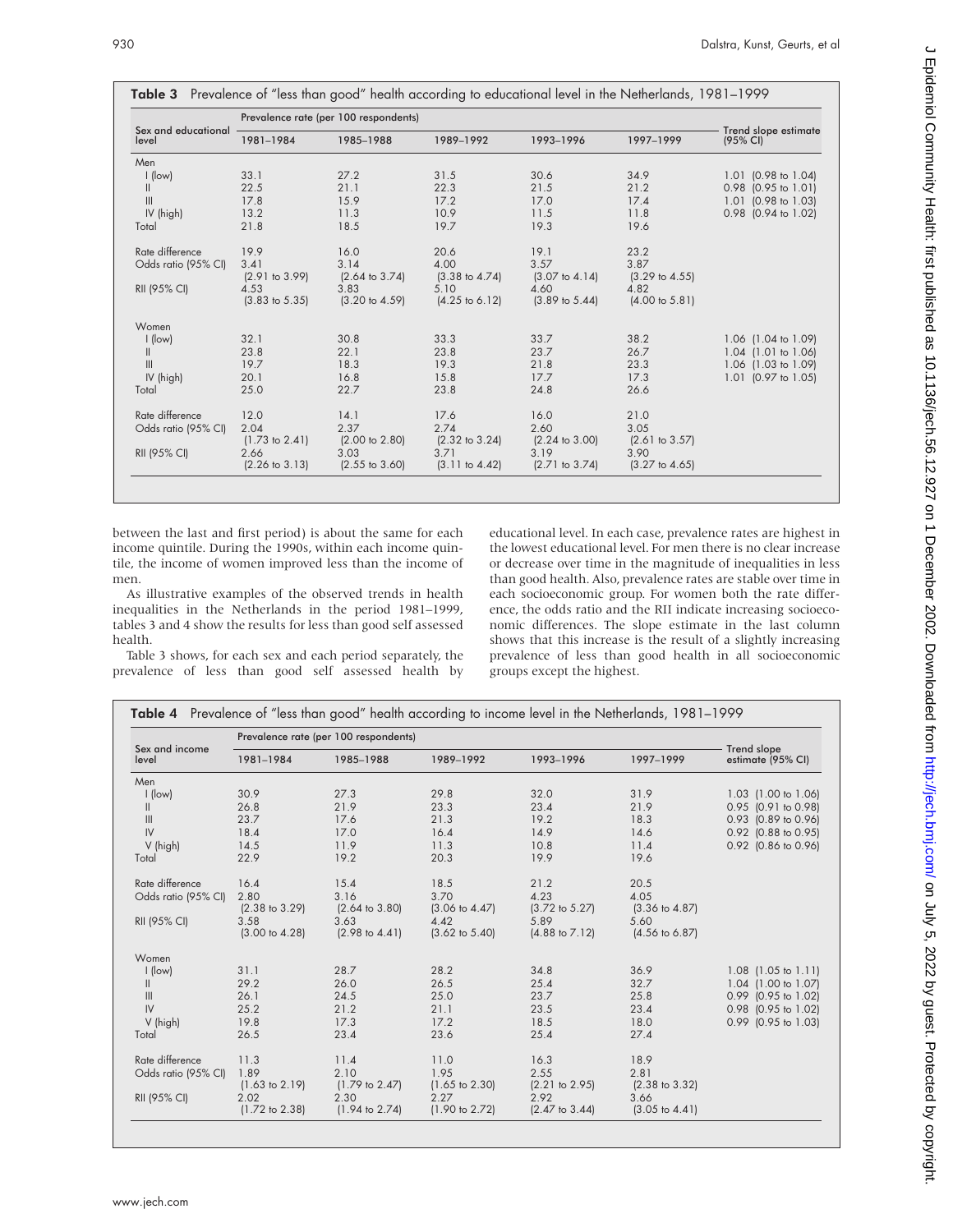|  | Table 5 Overview of the trends in health inequalities according to education. Men and women separately |  |  |  |  |
|--|--------------------------------------------------------------------------------------------------------|--|--|--|--|
|--|--------------------------------------------------------------------------------------------------------|--|--|--|--|

|                                          | RII (change to previous period) |            |            |            |            |                                            |
|------------------------------------------|---------------------------------|------------|------------|------------|------------|--------------------------------------------|
| Sex and health indicator                 | $81 - 84$                       | $85 - 88$  | $89 - 92$  | $93 - 96$  | $97 - 99$  | Trend between the<br>first and last period |
| Men                                      |                                 |            |            |            |            |                                            |
| Less than good health                    | 4.53                            | $3.83$ (-) | $5.10(+)$  | $4.60(-)$  | 4.82(0)    | $\circ$                                    |
| Less than fair health                    | 6.64                            | 4.65 $(-)$ | $6.25(+)$  | $5.04$ (-) | $6.40(+)$  | $\mathbf{O}$                               |
| Short-term disabilities                  | 1.59                            | 1.92(0)    | 2.14(0)    | 1.89(0)    | 1.53(0)    | $\circ$                                    |
| One or more chronic diseases             |                                 |            | 1.99       | 1.93(0)    | 1.63(0)    | $\mathbf{O}$                               |
| Two or more chronic diseases             |                                 |            | 2.75       | 2.53(0)    | 2.36(0)    | $\circ$                                    |
| One or more longstanding health problem  |                                 |            | 2.21       | 2.41(0)    | 2.24(0)    | $\mathbf 0$                                |
| Two or more longstanding health problems |                                 |            | 2.59       | 2.20(0)    | 2.46(0)    | $\circ$                                    |
| Women                                    |                                 |            |            |            |            |                                            |
| Less than good health                    | 2.66                            | 3.03(0)    | $3.71 (+)$ | $3.19(-)$  | $3.90(+)$  | $+$ *                                      |
| Less than fair health                    | 2.71                            | $3.68(+)$  | 3.77(0)    | $3.02$ (-) | $4.35(+)$  | $\ddot{}$                                  |
| Short-term disabilities                  | 1.22                            | 1.28(0)    | 1.34(0)    | 1.31(0)    | 1.22(0)    | $\circ$                                    |
| One or more chronic diseases             |                                 |            | 1.35       | 1.45(0)    | 1.22(0)    | $\mathbf{O}$                               |
| Two or more chronic diseases             |                                 |            | 1.52       | 1.76(0)    | 1.53(0)    | $\circ$                                    |
| One or more longstanding health problem  |                                 |            | 1.49       | 1.83(0)    | 1.49(0)    | $\mathbf 0$                                |
| Two or more longstanding health problems |                                 |            | 1.67       | 2.11(0)    | $1.49$ (-) | $\mathbf 0$                                |

−\*: decrease is 0.50 or more with no overlapping confidence intervals; −: decrease is 0.50 or more with overlapping confidence intervals; 0: difference is greater than −0.50 and smaller than 0.50; +: increase is 0.50 or more with overlapping confidence intervals. +\*: increase is 0.50 or more with no overlapping confidence intervals.

Table 4 shows the prevalence of less than good self assessed health according to income quintiles. For each sex and each period, the prevalence rate of less than good health is higher in the lower income quintiles. The rate difference, odds ratio and RII show that for women, especially in the early 1990s, income related health inequalities increased. For men, income related health inequalities increased in this period as well. These increases resulted from a decrease in prevalence rate in the highest income groups in the case of men, and from an increase in the prevalence rate in the lowest income group in the case of women. The slope estimates in the last column show a marked contrast between, on the one hand, rising prevalence rates in the lowest income quintiles of men and in the two lowest quintiles of women and, on the other hand, declining prevalence rates in all higher income quintiles.

Tables 5 and 6 present overviews in which trends over time are shown for all health indicators included in this study. These tables concern health inequalities according to education and income respectively. By means of "+" and "−" signs, comparisons are made between RIIs of subsequent periods, and also between the RIIs of the first and the last period.

Here the results are shown according to the RII, because this is the most appropriate measure for analysing the trends

over time (see methods section). Similar trends were obtained in terms of odds ratios.

In general, taking the whole study period into consideration, there is no consistent trend towards an increase or a decrease in health inequalities. In some cases, most often for income related health inequalities, inequalities increased over time, while in all other cases inequalities were more or less stable. For education as an socioeconomic indicator, inequalities in health remained more or less constant over time.

Different trends are observed for the different health indicators. Inequalities in self assessed health (measured as "less than good" and "less than fair health") showed a fairly consistent increase over time. Inequalities in the other health indicators remained more or less constant over time. For some health indicators, however, a temporary increase in income related health inequalities occurred in the early 1990s.

Men and women show somewhat different trends. Among women there is more often a significant increase over time in socioeconomic inequalities in health.

Comparisons of separate periods show that the trends in socioeconomic inequalities vary between the different periods. For example, income related inequalities in health increased

|                                          | RII (change compared with previous period) |            |            |            |            |                                            |
|------------------------------------------|--------------------------------------------|------------|------------|------------|------------|--------------------------------------------|
| Sex and health indicator                 | $81 - 84$                                  | $85 - 88$  | $89 - 92$  | $93 - 96$  | $97 - 99$  | Trend between the<br>first and last period |
| Men                                      |                                            |            |            |            |            |                                            |
| Less than good health                    | 3.58                                       | 3.63(0)    | $4.42 (+)$ | $5.89(+)$  | 5.60(0)    | $+^*$                                      |
| Less than fair health                    | 4.30                                       | 4.68(0)    | $6.47 (+)$ | $5.71$ (-) | $8.28(+)$  | $+^*$                                      |
| Short-term disabilities                  | 1.28                                       | 1.44(0)    | 1.85(0)    | 2.13(0)    | $1.60(-)$  | $\circ$                                    |
| One or more chronic diseases             |                                            |            | 1.69       | 1.86(0)    | 1.53(0)    | $\circ$                                    |
| Two or more chronic diseases             |                                            |            | 2.48       | $3.10 (+)$ | $2.37$ (-) | $\circ$                                    |
| One or more longstanding health problem  |                                            |            | 1.95       | $2.48 (+)$ | $1.81(-)$  | 0                                          |
| Two or more longstanding health problems |                                            |            | 2.86       | $3.95(+)$  | $2.50$ (-) | $\circ$                                    |
| Women                                    |                                            |            |            |            |            |                                            |
| Less than good health                    | 2.02                                       | 2.30(0)    | 2.27(0)    | $2.92 (+)$ | $3.66 (+)$ | $+^*$                                      |
| Less than fair health                    | 2.11                                       | $2.64 (+)$ | 2.54(0)    | $3.15 (+)$ | $4.66(+)$  | $+^*$                                      |
| Short-term disabilities                  | 0.91                                       | 1.24(0)    | 1.03(0)    | 1.29(0)    | 1.32(0)    | $\circ$                                    |
| One or more chronic diseases             |                                            |            | 1.16       | 1.56(0)    | 1.26(0)    | $\circ$                                    |
| Two or more chronic diseases             |                                            |            | 1.42       | $1.95(+)$  | 1.72(0)    | $\mathbf 0$                                |
| One or more longstanding health problem  |                                            |            | 1.21       | 1.69(0)    | 1.65(0)    | $\circ$                                    |
| Two or more longstanding health problems |                                            |            | 1.52       | $2.27 (+)$ | $1.71(-)$  | $\mathbf 0$                                |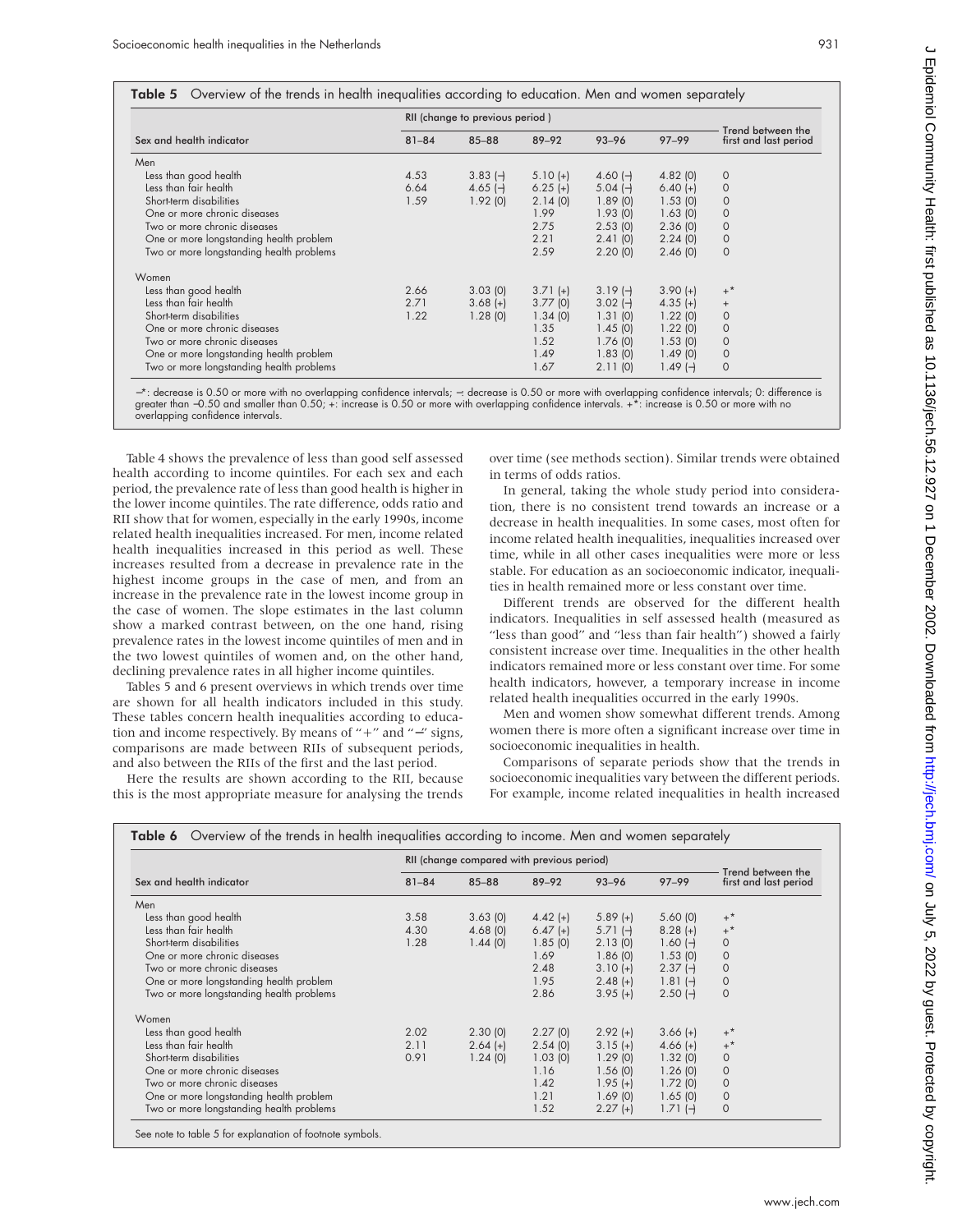especially in the early 1990s (between 1989–92 and 1993–96) and much less in the 1980s and late 1990s.

## **DISCUSSION**

#### Summary of the results

The results for each of the periods show that, as already is known, socioeconomic inequalities exist for each of the health indicators, for both men and women, and for income and education. These inequalities have also been found in former studies with data from the Netherlands' Health Interview Survey.<sup>9 17</sup> With this study, health inequalities could for the first time also be demonstrated for the last years of the 20th century. In addition, trends over a longer period of time, 19 years, could be investigated for both education and income as socioeconomic indicators and for each of the four indicators of self reported health.

Looking at the observed trends, the first impression is one of stability: inequalities in health persisted with approximately the same magnitude during the 1980s and 1990s. In none of the cases did these inequalities show a clear tendency to diminish. In some cases, however, there was strong evidence for a substantial increase in socioeconomic inequalities in self reported health. This increase was most pronounced for women and when income was used as the socioeconomic indicator.

As mentioned in the introductory part of this paper, past studies on trends in socioeconomic inequalities in self assessed health obtained inconsistent results. This variability is also present in our study. The trends that we found depended upon several factors including the sex of the respondent, the socioeconomic indicator that was used, the health indicator that was looked at, and the periods that were taken into consideration.

#### **Explanations**

In agreement with other studies, the general picture is one of persistent socioeconomic health inequalities.<sup>13-6</sup> <sup>8</sup> This finding underlines how strongly socioeconomic health inequalities are embedded in modern society. Against the background of this persistency it is of interest to study patterns of change in the magnitude of socioeconomic inequalities in health and to speculate about possible explanations for these changes.

When income was used as the socioeconomic indicator, inequalities in self assessed health showed a substantial and statistically significant increase over time. An important question is how these increases can be explained. Answering this question will not be easy, given the fact that it is already difficult to explain income related inequalities in health at one point in time.

#### Artefact

A first possible "explanation" of the observed increases in income related health inequalities is that the observed trends are an artefact, because of weaknesses of the study methods and research instruments.

The first weakness of our study relates to the non-response, which was not only high (34% in the beginning of the 1980s) but also increased over time (to 42% in the end of the 1990s).

According to research from Statistics Netherlands, nonresponse rates did not differ according to sex.<sup>18</sup> There is however some evidence that the non-response is generally higher in the lower socioeconomic groups and higher among the less healthy.<sup>19 21</sup> These associations could result in an underestimation of socioeconomic inequalities in health. As the total nonresponse showed an increase over time, the underestimation could have been larger for later periods than for the beginning. This would have had the effect that the widening of inequalities, which we observed for self assessed health, could have been underestimated. Thus, the increases observed in this study might in reality have been even more pronounced and

there might have been increases where our study found stability over time.We should add, however, that research from Statistics Netherlands indicates that non-response rates are only weakly related to income.<sup>18</sup>

The second potential data problem is that people living in nursing homes, homes for the elderly people, and institutions for physically and mentally handicapped people were excluded from the surveys. Their exclusion could bias the results if the chance of becoming institutionalised is not only related to the physical or mental state of health but also to socioeconomic status. However, as only about 2% of the national population is excluded from the survey because of being institutionalised,<sup>14</sup> the effect on the results of their exclusion is probably to be small.

Thirdly, non-native Dutch speakers and those not registered in the municipal record are underrepresented in the surveys. This concerns mainly immigrants and refugees. In general, these groups are of a lower socioeconomic status and there are indications that they experience a worse health compared with the Dutch population.<sup>22-24</sup> Poor health is not merely a cause of their lower socioeconomic status. As the number of immigrants and especially refugees is rising in the Netherlands, the observed increase in socioeconomic inequalities in self assessed health could have been underestimated.

Fourthly, problems with the measurement of income could have biased the results. For income, the partial non-response rate is about 20% during the whole research period. In additional analysis, we assessed the extent to which the results could have been biased by the exclusion of respondents whose income was unknown. We observed that non-response is not strongly related to education (with slightly higher response in the highest educational group) and neither related to health indicators. Given these weak associations, we concluded that the results are probably not biased to any important extent by the non-response on income.

Another problem with income could be that persons do not report their income accurately. Inaccurate reporting of income may lead to misclassification bias, which probably results in underestimation of the magnitude of income related health inequalities. It is uncertain, however, whether this bias is substantial and, in addition, whether it changed over time.

Fifthly, problems could occur with respect to the measurement of the health indicators. The answer categories to the question concerning self assessed health have changed. In 1981 and 1982, it was not possible to make the distinction between good and very good health. In additional analysis, we evaluated whether the exclusion of these two years would change the results for the first study period (1981–1984). We found that the inequality estimates were not sensitive to the inclusion or exclusion of the first two years.

The change in the way of presenting the questions on chronic diseases, from oral interview until 1993 to the paper and pencil method since 1994 (see methods section) is more difficult to evaluate. An inspection of overall prevalence rates during these years suggested that the change in method did not have large effects on the reporting of chronic conditions.

A potentially important problem is that the reporting of a health problem not only depends on the presence of an "objective" health problem but also on the respondents' perception of the health problem, the knowledge about this problem, the consequences of illness for everyday life, and the propensity to complain. A Dutch study indicated that respondents who are lower educated are less inclined to, or more often fail to, report chronic diseases like diabetes mellitus, chronic non-specific lung disease, and especially heart disease.<sup>25</sup> In our study this could lead to an underestimation of socioeconomic inequalities in the prevalence of chronic conditions. If this and other aspects of the respondents' reporting behaviour changes over time, then this may have biased the observed trends in socioeconomic inequalities in self reported health. Unfortunately, there is no way to check whether this bias is substantial or negligible.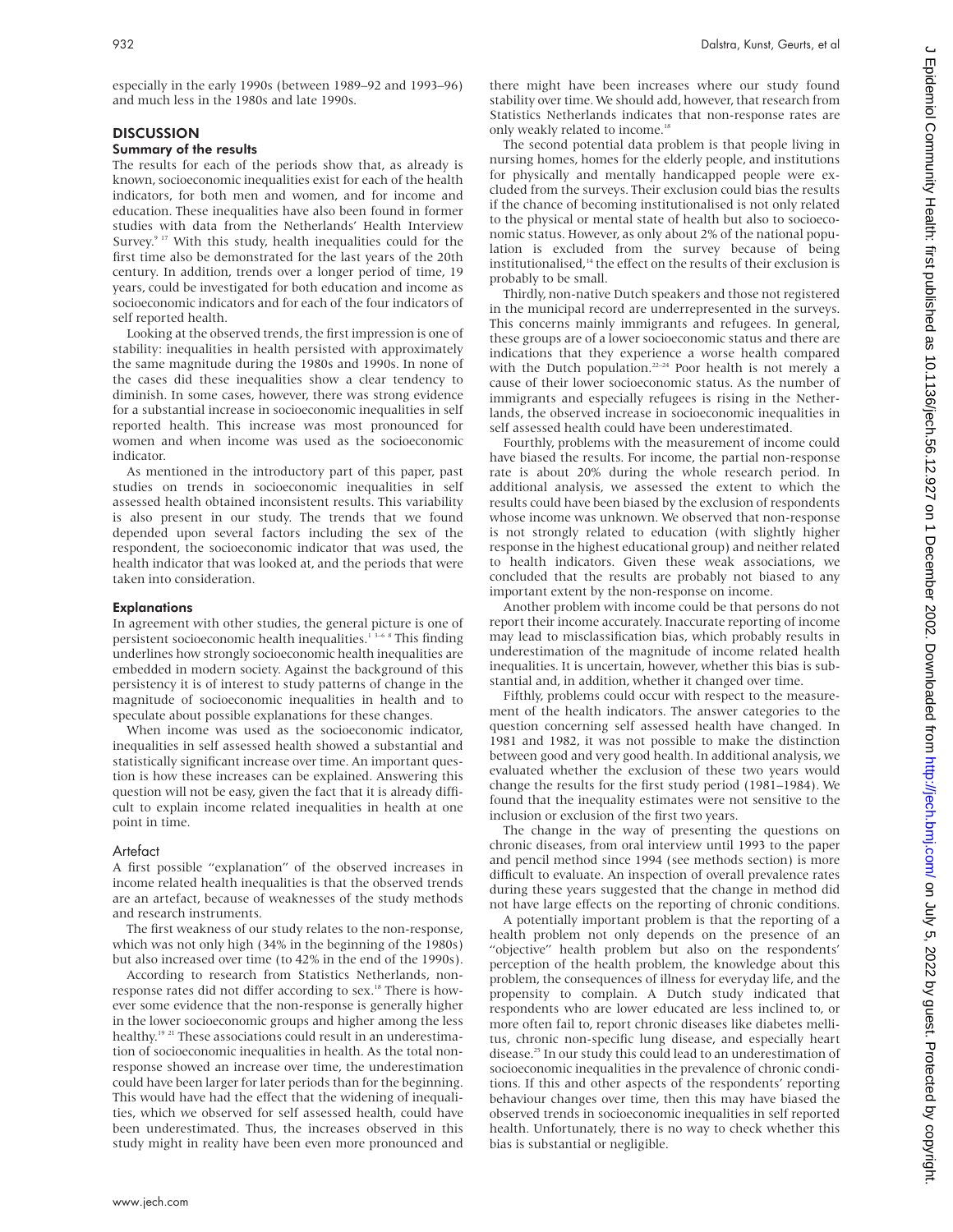### Key points

- In general, socioeconomic inequalities in self reported health in the Netherlands persisted with about the same magnitude during the 1980s and 1990s.
- Increases were observed for a few cases and in particular for income related inequalities in self assessed health.
- For no health or socioeconomic indicator, a decrease in health inequalities was observed.
- Several factors (including smoking and working conditions) may have contributed to the increase in income related inequalities in self assessed health.
- This increase was probably especially attributable to new labour market policies in the beginning of the 1990s, which caused the income position of sick persons to deteriorate.

To conclude, several potential data problems might have biased to some extent the observed socioeconomic inequalities in health indicators. An underestimation of these inequalities is most probably to have resulted from these biases. It is uncertain whether the magnitude of the bias has changed over time. All these factors together cannot explain why there is a widening in the inequalities especially in self assessed health and why increases in health inequalities have been especially observed for income rather than for education, and for women rather than men. We think that other explanations need to be considered as well.

#### Selection

A second type of explanation relates to the selection mechanism—that is, the fact that health itself could have an effect on socioeconomic status—for example, by means of health related social mobility. When education is used as the socioeconomic indicator, the influence of selection effects is probably small. On the other hand, with income this effect might play an important part that in addition changes over time.

The strong and sudden increase in income related health inequalities in the beginning of the 1990s might perhaps be because of changes in the income position of those who were incapacitated for work. Research from the Netherlands has shown that health selection processes are operative especially with respect to entry and exit from the labour market rather than the position within the labour market.<sup>26</sup> In the beginning of the 1990s, new regulations were introduced as a result of which employers became responsible for the cost of absence attributable to their employees' illness. This could have led to an increased selection on health at entry into the labour market.<sup>27</sup> These measures were however turned down in 1998, when the Dutch government banned the general medical examination for employing people. It is perhaps not accidental that parallel developments occurred in income related inequalities in some health indicators, which increased in the early 1990s and decreased again in the late 1990s.

Selection processes could also be operative in other ways, for example, via the level of disablement benefits. In 1994–1997, the Dutch government introduced new policy measures that aimed to reduce the number of people entitled to a disablement benefit. The measures included a restriction of the criteria for awarding such benefit and a reduction of benefits for those with prolonged work disability.<sup>27</sup> These measures may have had the effect to strengthen the association between income and ill health, because some of the long term disabled were no longer eligible for a generous disability benefit but, instead, came to rely on the lower benefits administered by social welfare.

A last way in which the selection process could be operative is through unemployment. When unemployment is comparatively low the unemployed tend to be less alike the employed.<sup>5 28</sup> This could lead to larger socioeconomic health inequalities, because in such periods especially the less healthy rely on social benefits. The decrease in the unemployment rate in the Netherlands over the study period (from 11% in the early 1980s and 4% in the late 1990s) could in this way have contributed to the increase in the income related health inequalities.

#### Causation

The last type of explanation of the widening income related health inequalities relates to the social causation mechanism—that is, the effect that the education or income level of respondents can have on their health through specific determinants of health and illness. These determinants are traditionally divided in material or structural factors and behavioural factors.

Research on trends in health inequalities has until now concentrated mostly on behavioural factors. A much investigated factor is smoking. A similar study conducted by our team on the trends in socioeconomic differences in risk factors has shown that especially among women, socioeconomic differences in smoking prevalence increased during the 1990s.<sup>29</sup> Previous studies demonstrated that this was part of a long term trend in the Netherlands, as well as in other Northern European countries, in which smoking rates developed least favourably in lower socioeconomic groups.<sup>30-33</sup> As smoking is related to a great number of health problems it may be expected that this factor has contributed (with some lag time) to the increase in socioeconomic inequalities in some of the health indicators considered in our study. In additional analysis of specific chronic conditions, we observed that socioeconomic inequalities among women increased in particular for heart disease.<sup>29</sup> In addition to smoking, other behavioural risk factors related to heart disease, such as physical activity and dietary habits, may have contributed to this trend. However, for one of these factors, overweight, we observed that socioeconomic inequalities in prevalence rates decreased during the 1980s and 1990s. $^{29}$ 

In addition to health related behavioural factors, working conditions could also have contributed to the widening of inequalities in self assessed health. Over the study period, work related stress increased in the Netherlands. Data from Statistics Netherlands show that an important aspect of work related stress, the experienced time pressure among the working population, has shown a tendency to increase. $34$  It is known that in general the employees of the lower social classes are more vulnerable to work related stress, because their lower control over work load and time schedule gives them less opportunities to cope with this stress.<sup>35</sup> Hence, it can be argued that in particular the lower social classes will experience more health complaints from this rise in work related stress.

As health inequalities increased more markedly according to income than education it is probable that factors related to material living conditions have contributed to the observed increases. Research from the Netherlands has shown that the financial problems probably can explain a large part of the socioeconomic differences in health at one point in time.<sup>36 37</sup> It is uncertain if financial problems have also contributed to the increase in the socioeconomic inequalities over time. It is often suggested that the size of income inequalities may be an important determinant of the health of populations, and of the lower groups in particular.<sup>38 39</sup> In our study period, however, in accordance with other Dutch data,<sup>40</sup> the relative differences in income between the highest and lowest income quintiles remained about the same. The absolute income differences between the highest and the lowest income quintile on the contrary broadened over the study period. This increase could perhaps have contributed to the increase in income related socioeconomic health inequalities.

In conclusion, there are several possible explanations for the fact that, in addition to stable health inequalities in general,